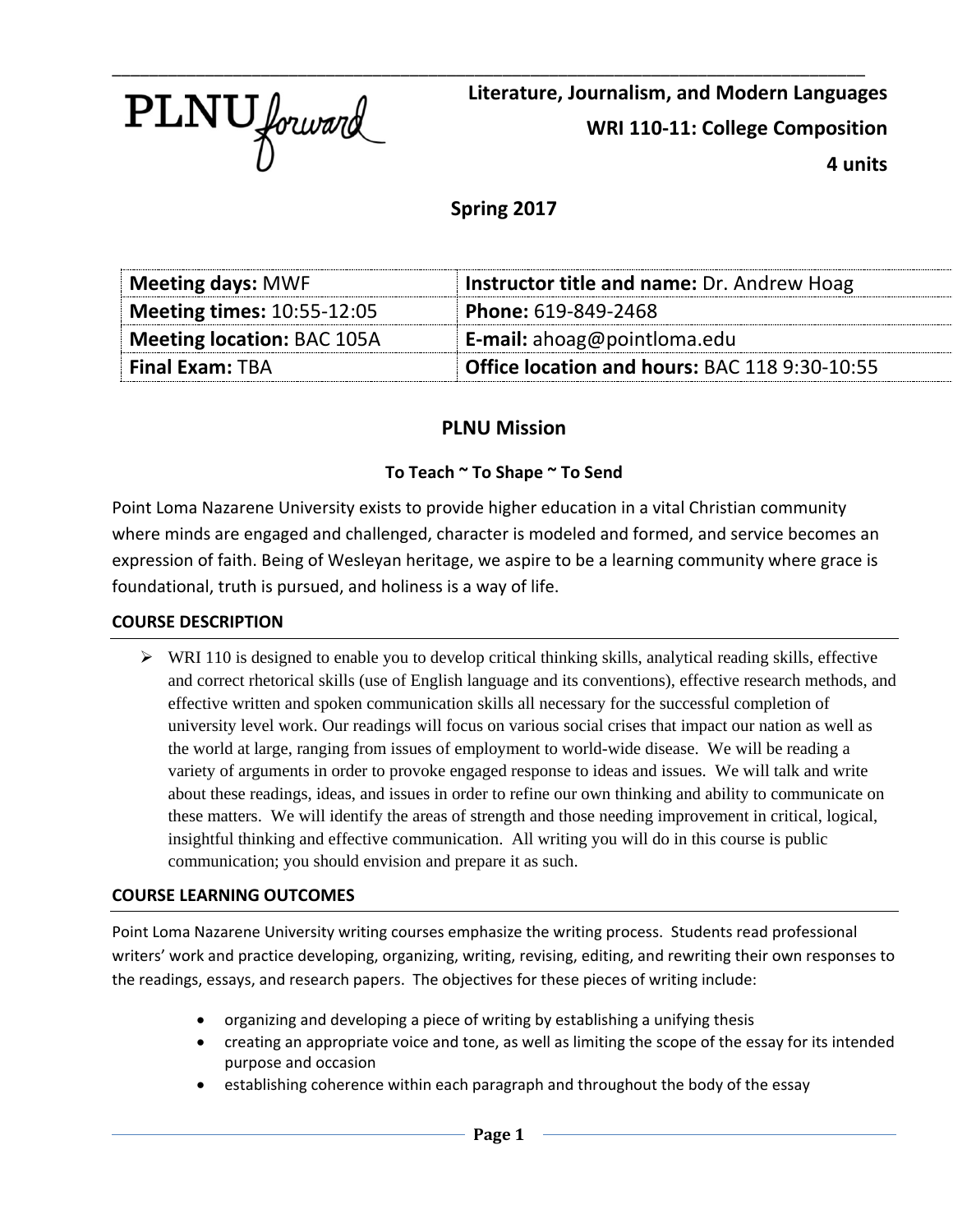- using writing as a tool for critical thinking and learning
- using punctuation accurately and effectively throughout the body of the essay

## **COURSE CREDIT HOUR INFORMATION**

In the interest of providing sufficient time to accomplish the stated Course Learning Outcomes, this class meets the PLNU credit hour policy for a 4 unit class delivered over 15 weeks. Specific details about how the class meets the credit hour requirement can be provided upon request.

#### **REQUIRED TEXTS AND RECOMMENDED STUDY RESOURCES**

- 1. Colombo, Gary, Robert Cullen, and Bonnie Lisle. *Rereading America: Cultural Contexts for Critical Thinking and Writing.* 10th Edition, Bedford/St. Martin's, 2016.
- 2. Lunsford, Andrea. *The St. Martin's Handbook.* 8<sup>th</sup> Edition. Bedford/St. Martin's, 2015.

#### **ASSESSMENT AND GRADING**

Note: Clearly define a grading policy to avoid any confusion concerning expectations. It is most helpful if at least two things are present: 1) a point distribution and 2) a grading scale.

| Grade Breakdown:                           |     | Sample grade scale: |
|--------------------------------------------|-----|---------------------|
| Daily Quizzes and Assignments<br>$\bullet$ | 20% | $A=93-100$          |
| 3 Essays<br>$\bullet$                      | 30% | $A = 92 - 90$       |
| Research Project<br>$\bullet$              | 35% | $B+=87-89$          |
| Midterm Exam<br>$\bullet$                  | 5%  | $B = 83 - 86$       |
| Final Exam<br>$\bullet$                    | 10% | $B = 80-82$         |
|                                            |     | $C+=77-79$          |
|                                            |     | $C = 73-76$         |
|                                            |     | $C = 70-72$         |
|                                            |     | $D+=67-69$          |
|                                            |     | $D=63-66$           |
|                                            |     | $D = 60 - 62$       |
|                                            |     | $F=0-59$            |

## **INCOMPLETES AND LATE ASSIGNMENTS**

All assignments are to be submitted/turned in by the beginning of the class session when they are due—including assignments posted in Canvas. Incompletes will only be assigned in extremely unusual circumstances.

#### **FINAL EXAMINATION POLICY**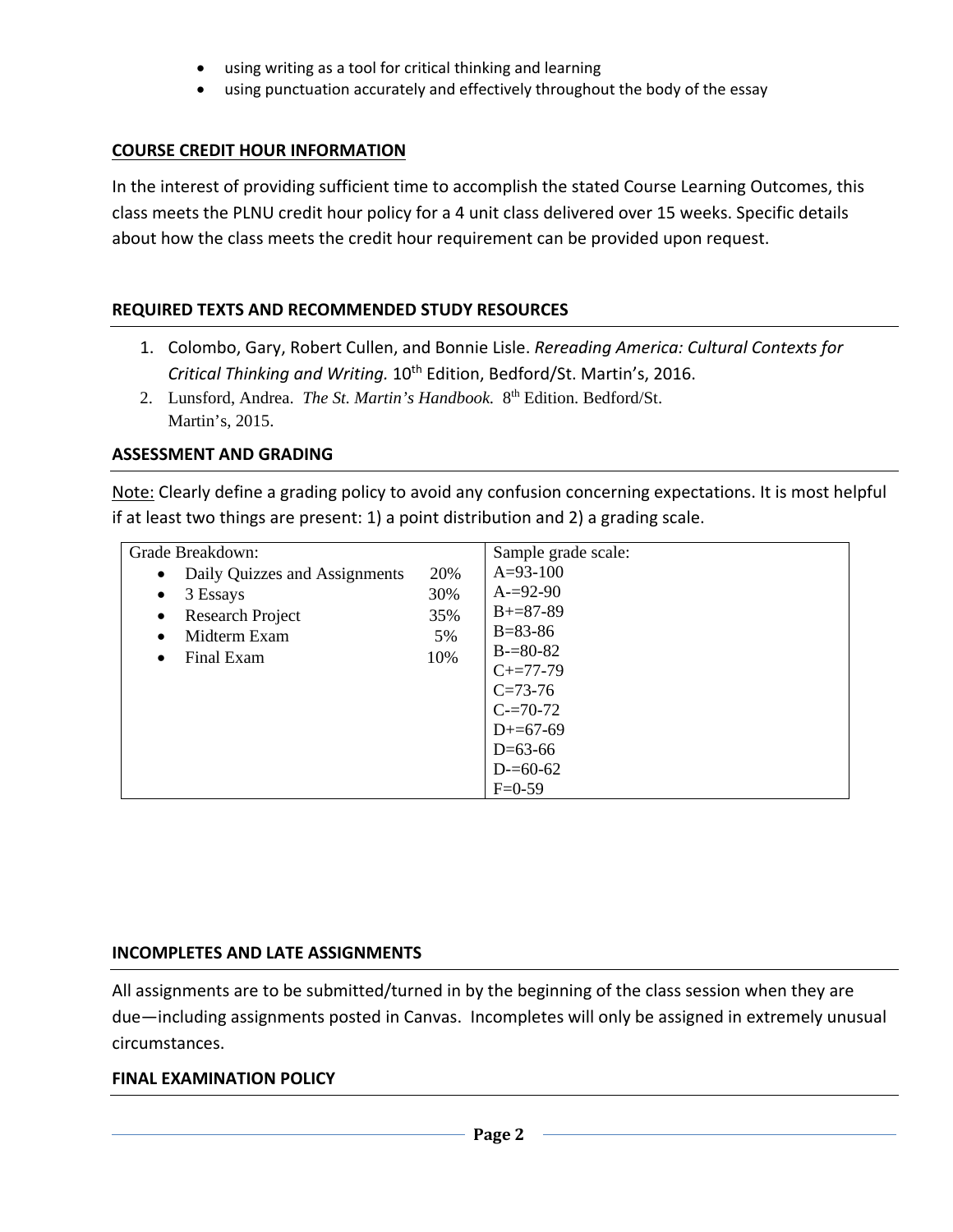Successful completion of this class requires taking the final examination **on its scheduled day**. The final examination schedule is posted on the [Class Schedules](http://www.pointloma.edu/experience/academics/class-schedules) site. No requests for early examinations or alternative days will be approved.

# **PLNU COPYRIGHT POLICY**

Point Loma Nazarene University, as a non-profit educational institution, is entitled by law to use materials protected by the US Copyright Act for classroom education. Any use of those materials outside the class may violate the law.

# **PLNU ACADEMIC HONESTY POLICY**

Students should demonstrate academic honesty by doing original work and by giving appropriate credit to the ideas of others. Academic dishonesty is the act of presenting information, ideas, and/or concepts as one's own when in reality they are the results of another person's creativity and effort. A faculty member who believes a situation involving academic dishonesty has been detected may assign a failing grade for that assignment or examination, or, depending on the seriousness of the offense, for the course. Faculty should follow and students may appeal using the procedure in the university Catalog. See [Academic Policies](http://catalog.pointloma.edu/content.php?catoid=18&navoid=1278) for definitions of kinds of academic dishonesty and for further policy information.

# **PLNU ACADEMIC ACCOMMODATIONS POLICY**

If you have a diagnosed disability, please contact PLNU's Disability Resource Center (DRC) within the first two weeks of class to demonstrate need and to register for accommodation by phone at 619-849- 2486 or by e-mail at **DRC@pointloma.edu.** See [Disability Resource Center](http://www.pointloma.edu/experience/offices/administrative-offices/academic-advising-office/disability-resource-center) for additional information.

# **PLNU ATTENDANCE AND PARTICIPATION POLICY**

Regular and punctual attendance at all classes is considered essential to optimum academic achievement. If the student is absent from more than 10 percent of class meetings, the faculty member can file a written report which may result in de-enrollment. If the absences exceed 20 percent, the student may be de-enrolled without notice until the university drop date or, after that date, receive the appropriate grade for their work and participation. See **Academic Policies** in the Undergraduate Academic Catalog.

# **USE OF TECHNOLOGY**

Point Loma Nazarene University encourages the use of technology for learning, communication, and collaboration. This course requires access to computers, software programs, and the Internet. At some point during the semester you will have a problem with technology, but these problems will not normally be accepted as excuses for unfinished work. Protect yourself by doing the following: Save work often and make regular backups of files in a different location from the originals, plan ahead so that you will have time to use the on-campus computers and printers if necessary, and practice safe computing when surfing the web and checking email.

# **CELL PHONES AND OTHER ELECTRONICS**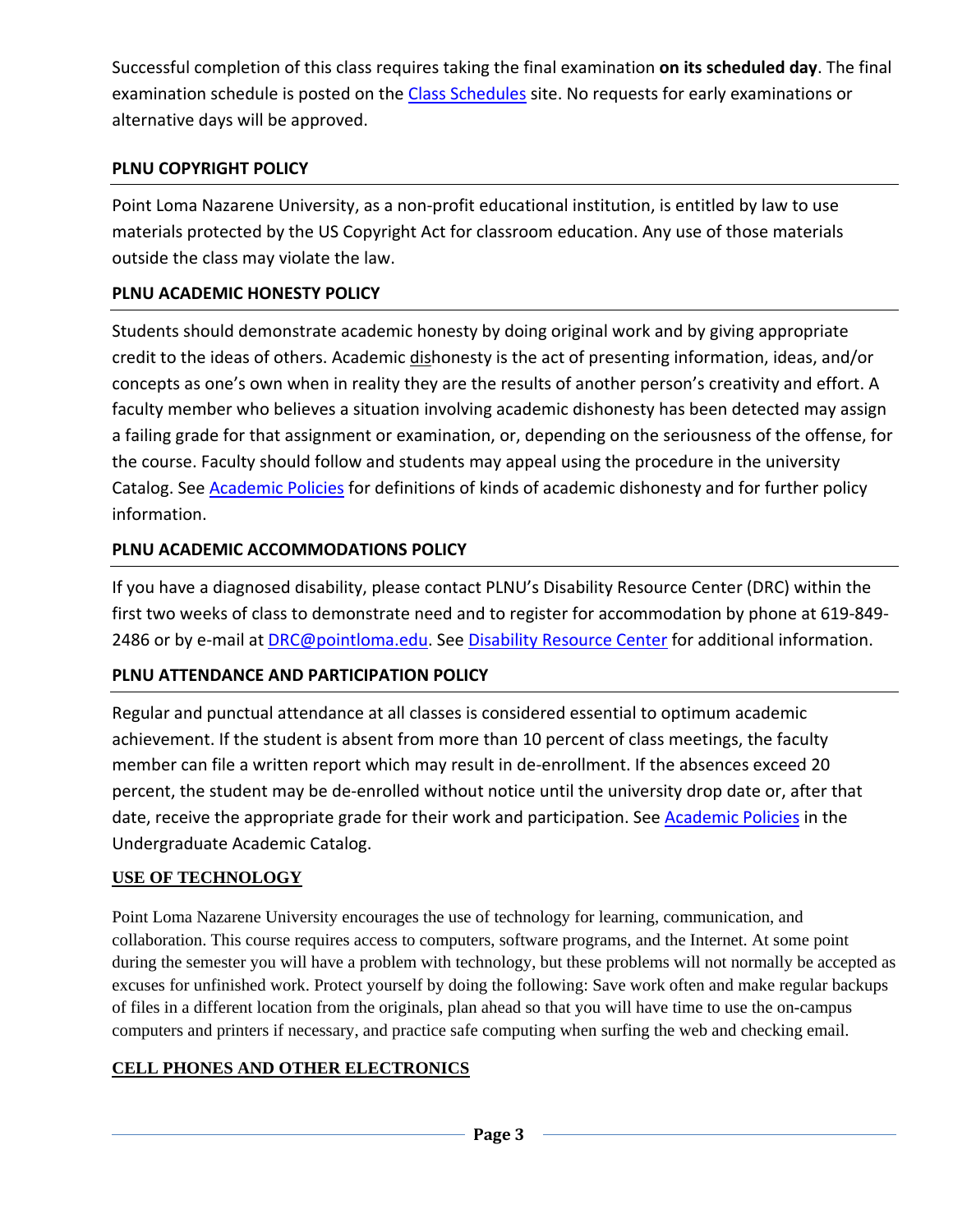Cell phones and other handheld electronic devices (ipods, tablets, video game devices, etc.) must be turned off during class. If you will be using a laptop or a tablet computer in order to take notes or complete the readings, inform me that you will be doing so. If those devices become a distraction to you or others in the classroom, I reserve the right to ask you to turn them off and complete your work without the use of electronics.

## **COURSE POLICIES AND PROCEDURES**

1. *Class Preparation*: Complete all readings and assignments. These should be prepared in advance of the date scheduled/due.

#### 2. *Class Participation*:

- a. Your success in understanding and making meaning of the texts we read and those you will create will be directly related to the methodically care you take in reading and responding to the texts and activities assigned.
- b. The success of the course will be directly related to the quality of daily discussions. Each of you must feel comfortable contributing to the discussion on almost a daily basis. In addition, each of you should bring any questions you have about the reading or your writing to our attention during the course of our discussions.
- c. The overall quality of your class participation rests upon informal and formal (scheduled class presentations) contributions to class discussions.
- 3. *Assignments*: Completion of all assignments is required.
- a. Readings, responses, and arguments (drafts or final pieces) must be prepared in advance of the date scheduled/due.
- b. It is your responsibility to see to it that I receive your work.
- c. Late assignments will not be accepted either in person, by delivery, or in my mailbox (unless you and I have communicated prior to the deadline about extenuating circumstances).
- d. No make-up (extra-credit) work will be given for any missed work.
- e. Always keep multiple disc copies and hardcopies of your work on hand so that you can provide duplicate copies if needed.
- f. Handwritten assignments are never acceptable (unless so specified).
- g. You may be required to attend office hours with the professor if need arises.
- 4. *Writing*: Each student will complete a midterm exam, a final exam, threeessays, and a research paper. Students will have difficulty passing the course without completing all of these major assignments.
- 5. *Inclusive Language:* Since the importance of language and its use for all human beings is central to the study and appreciation of literature, it is required that all public writing and speaking for course purposes will be inclusive.
- 6. *The Writers' Studio:* The Writers' Studio is located in Bond Academic Center and is available for your use. Its use may be required at times. If so, please have the tutor document your visit by placing her/his signature, date and time of session on your draft. In the first week of class, you will write a diagnostic essay that, along with your SAT scores, will be used to determine placement in the Writers' Studio.
- 7. *The Tutorial Center:* The Tutorial Center, located in Bond Academic Center, is available for tutorial help on your arguments and your grammar/usage/mechanics quiz preparation. Please check for hours of operation. The center is closed during chapel.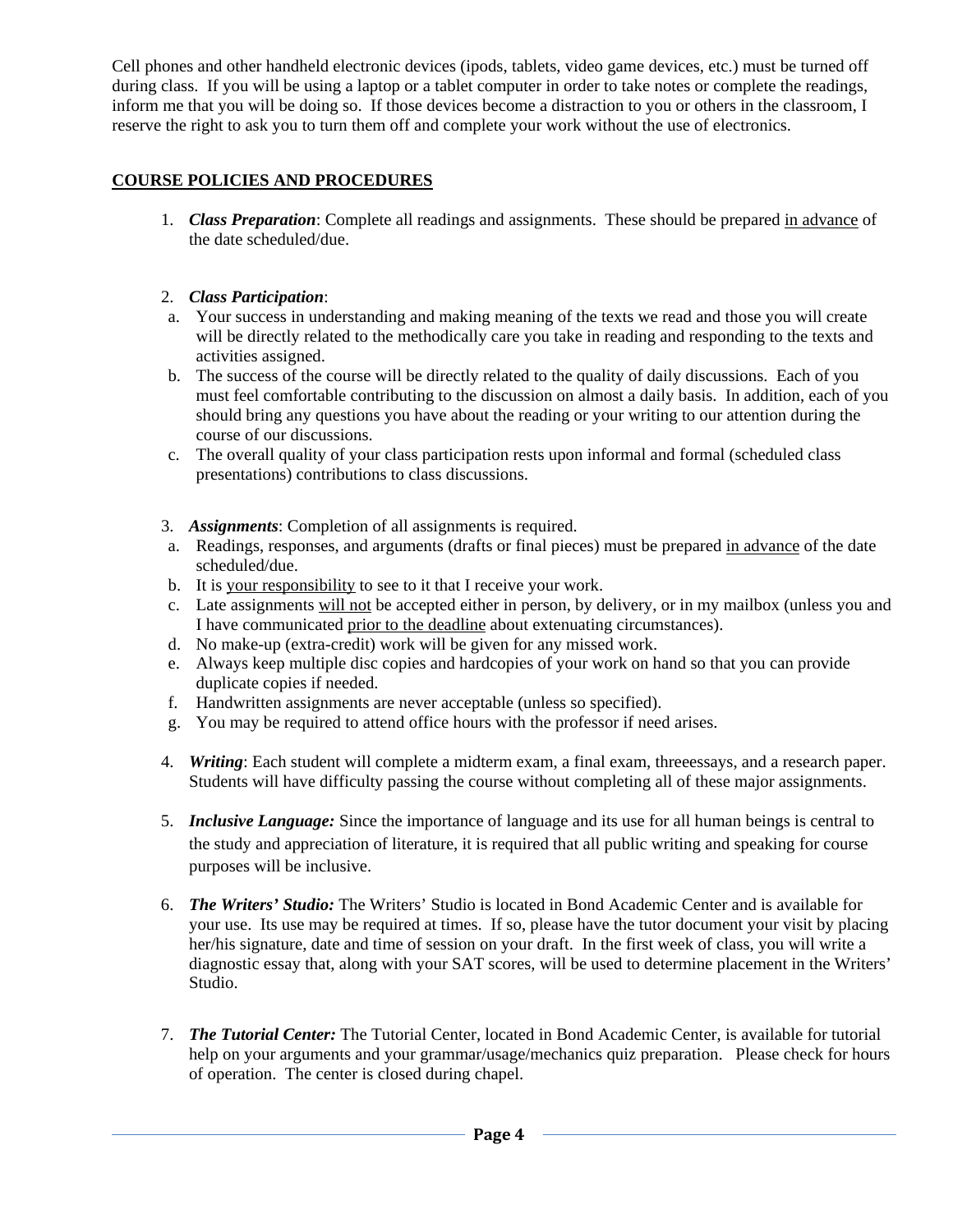- 8. *Vocation*: The diagnostic essay exam given the first week of the semester and the final exam focus on vocation. Vocation in this context include your career path as well as the significant choices you make to live out God's call on your life. You will be given a variety of essays to help challenge and inspire you as you consider what God's call is for you.
- 9. *Email & Canvas*: You are responsible for checking your *pointloma.edu* account and *Canvas* daily for electronic messages from me (and sometimes from your classmates). You are fully accountable for all course material, announcements, communications that are distributed via email and *Canvas*; and I will send messages only to these sites.
- 10. *Classroom Decorum*: Appropriate academic attire is required in all class sessions: this excludes sorority/fraternity rush and sexually suggestive or disruptive attire, whether in design or logo. In addition, all pagers, cell phones, text-messaging, etc. are to be turned off and avoided during all class sessions.
- 11. *Extenuating Situations & Grades*: No "Incomplete" grades will be assigned unless extenuating circumstances (e.g., death in the family, automobile accidents, hospitalization) prevail. If you find yourself in such a situation, contact me immediately. You must submit, in a timely fashion, any necessary and valid documents to verify your situation (e.g., doctor's letter on letterhead, funeral service program, police report, telegram).

| <b>DATE</b><br><b>PRESENTED</b> | <b>CLASS CONTENT</b>                                                   | <b>ASSIGNMENT</b><br><b>DUE</b>                                                            |
|---------------------------------|------------------------------------------------------------------------|--------------------------------------------------------------------------------------------|
| 1/10                            | Class Introduction and Syllabus                                        | None                                                                                       |
| 1/11                            | Diagnostic Exam                                                        | None                                                                                       |
| 1/13                            | Introduction to College Writing and Work Narratives: Gary<br>Soto      | St. Martin's<br>Chapter 1,<br>Rereading<br>America 19-25,<br>Essay $#1$<br><b>Assigned</b> |
| 1/16                            | Martin Luther King, Jr. Day - No Class                                 | None                                                                                       |
| 1/18                            | Connecting Readings to Personal Experience: Ehrenreich                 | RA 363-376                                                                                 |
| 1/20                            | Planning and Drafting Essay #1: Personal Narrative/Reading<br>Response | SM Ch. 3                                                                                   |
| 1/23                            | Revising and Editing: Self and Peer Review                             | SM Ch. 4 Essay<br>#1 First Draft<br><b>Due</b>                                             |
| $1/25$                          | Grammatical Sentences and Revision Workshop: Paragraph<br>Development  | SM Ch. 5 and<br>37                                                                         |
| 1/27                            | Revision Workshop: Effective Language Choices                          | SM Ch. 29-30                                                                               |
| 1/30                            | Synthesizing Texts: Schmidt and Cohen                                  | RA 219-235<br>Essay $#2$<br><b>Assigned</b>                                                |
| 2/1                             | Analyzing Arguments: Turkle                                            | RA 236-252                                                                                 |
| 2/3                             | Subject Verb Agreement and Analyzing Arguments: Sefie                  | SM Ch. 40, RA<br>289-302, Essay<br><b>1 Final Due</b>                                      |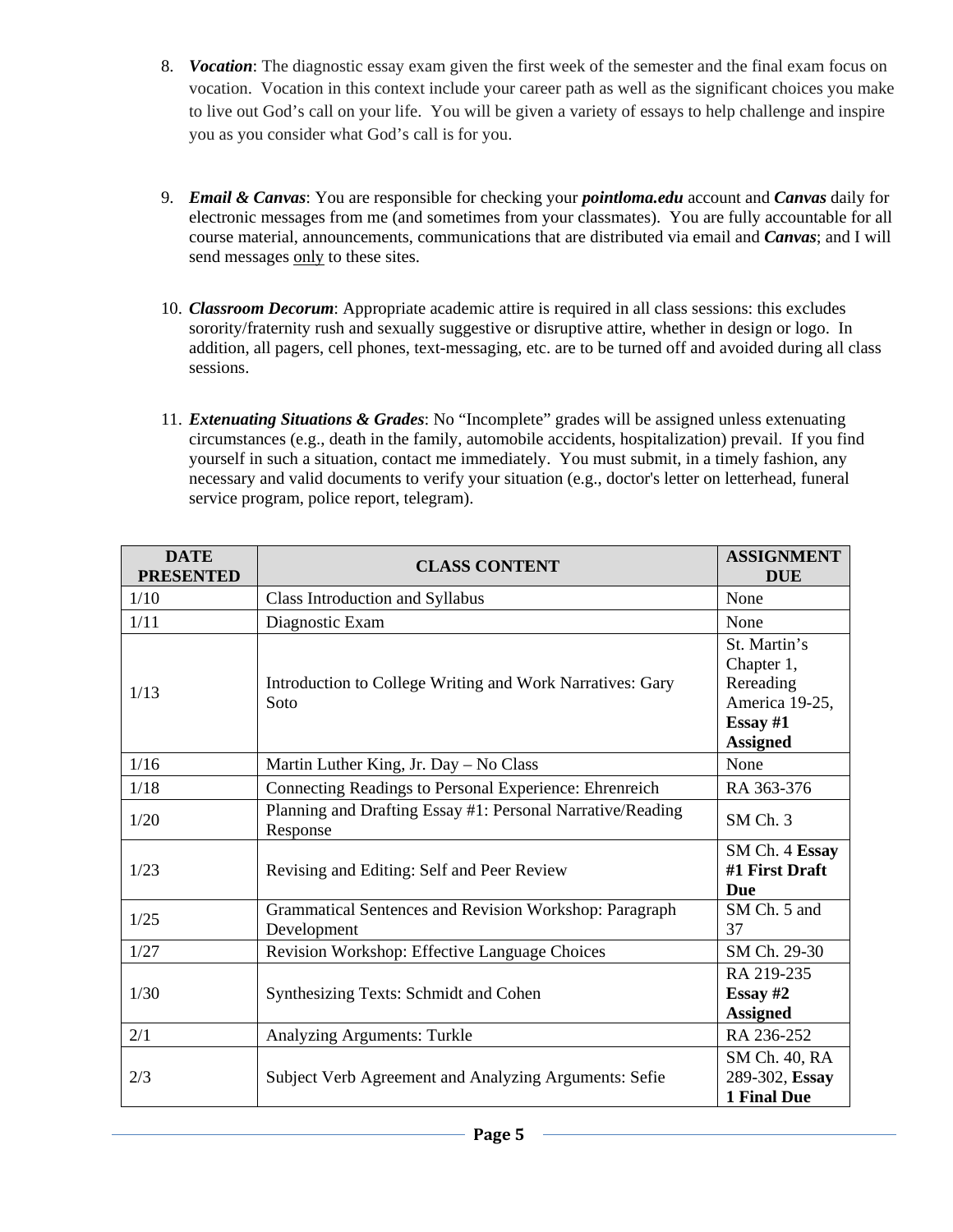| 2/6  | Develop Ideas for Essay 2                                    | SM Ch. 8                           |
|------|--------------------------------------------------------------|------------------------------------|
| 2/8  | Peer review and Discussion of Essay #2                       |                                    |
|      |                                                              | <b>Draft Due</b>                   |
| 2/10 | Run-Ons and Sentence Fragments, Revision Workshop            | SM Ch. 46-47                       |
| 2/13 | Shifts and Parallelism, Revision Workshop                    | SM Ch. 44-45                       |
| 2/15 | <b>Midterm Review</b>                                        | <b>Study Sheet</b>                 |
| 2/17 | Grammar Midterm                                              | Study!                             |
| 2/20 | Commas, Research Topics                                      | <b>SM TBD</b>                      |
|      | <b>Starting a Research Project</b>                           | SM Ch. 10-11,                      |
| 2/22 |                                                              | Come up with at                    |
|      |                                                              | least 2 possible<br>topics         |
|      |                                                              |                                    |
| 2/24 | Pronouns                                                     |                                    |
|      |                                                              | Draft Due, SM<br>CH. 41            |
|      |                                                              | Work on                            |
| 2/27 | Library Day (tentative)                                      | Library                            |
|      |                                                              | Assignment                         |
|      |                                                              | Work on                            |
| 3/1  | Library Day (tentative)                                      | Library                            |
|      |                                                              | Assignment                         |
|      |                                                              | Work on                            |
| 3/3  | Work on Annotations in Class                                 | Library                            |
|      |                                                              | Assignment<br>Quiz, SM Ch.         |
|      | <b>Evaluating and Using Sources</b>                          | 12-13, 32,                         |
| 3/13 |                                                              | <b>Research</b>                    |
|      |                                                              | <b>Proposal Due</b>                |
| 3/15 | Semi-Colons, End Punctuation, Acknowledging Sources          | SM 14, 55-56                       |
| 3/17 | Research Work Day: Outlines and Note Cards                   | <b>Bring Sources</b>               |
| 3/20 | Modifiers and Devil's Advocate                               | SM 48-49,                          |
|      |                                                              | <b>Outline Due</b>                 |
| 3/22 | Research Work Day, Capital's Abbreviations, and Numbers      | SM 60-61, Note                     |
|      |                                                              | <b>Cards Due</b>                   |
|      |                                                              | <b>Research</b>                    |
| 3/24 | <b>Research Work Day</b>                                     | <b>Rough Draft</b><br><b>Due</b>   |
|      |                                                              | Come prepared                      |
| 3/27 | <b>Student Conferences</b>                                   | to conference                      |
|      |                                                              | Come prepared                      |
| 3/29 | <b>Student Conferences</b>                                   | to conference                      |
| 3/31 | Peer Review and Finish Conferences                           | Bring drafts                       |
| 4/3  | Research Work Day: Integrating Devil's Advocate, Apostrophes | SM 57-58,                          |
|      | and Quotation Marks                                          | Devil's                            |
|      |                                                              | <b>Advocate Due</b>                |
| 4/5  | Work on Research Presentations, Revisions                    | <b>TBA</b>                         |
| 4/7  | <b>Research Presentations</b>                                | Presentation                       |
|      |                                                              | <b>Outline Due</b><br>Presentation |
| 4/10 | <b>Research Presentations</b>                                | <b>Outline Due</b>                 |
|      |                                                              |                                    |